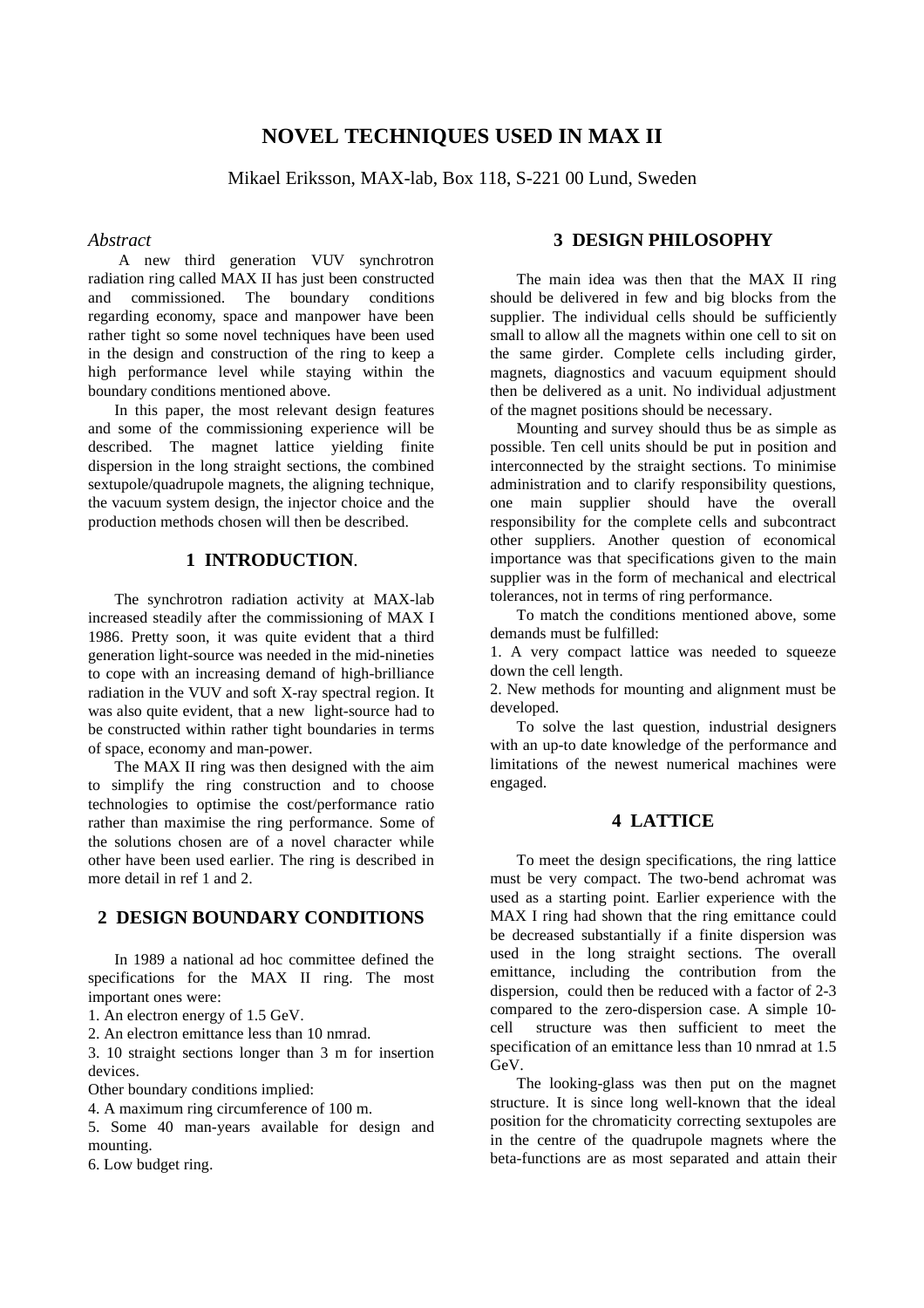maximum values. The sextupole strength can thus be minimised if they are positioned in the quadrupoles, which favours the dynamic aperture. Moreover, the energy acceptance is also maximised in this way since off-momentum particles see an undisturbed lattice.

The decision was thus taken to include the nominal sextupole component in the iron surface of the quadrupole magnets.

This solution called for some tuning means for the sextupoles. Back-leg windings on the quadrupole/sextupole magnets were then added to adjust the chromaticity of the ring. These windings will also introduce dipole components, but since these are highly periodic, their influence on the closed orbit is limited and quite easy to compensate.

A very important parameter when designing the magnet lattice is also the optimum length of the straight sections for the insertion devices. The brilliance increases quadratically with undulator length for short undulators but for the spectral region used at MAX II, the brilliance growth flattens out and becomes linear for undulator lengths exceeding 2 m. The performance to cost ratio thus called for a straight section length of about 3m.

The ring structure is seen in fig. 1 and the machine functions are shown in fig. 2.

### **5 CELL AND MAGNET DESIGN**

The lattice chosen thus permitted us to put all the cell equipment on the same girder. This girder had to be rather stiff, its strength was rather defined by the need to push up its eigenfrequencies including the magnet loads to frequencies above 50 Hz rather than to handle the static magnet loads.

The next problem to be solved was the alignment and mounting of the individual magnets. This problem called for some extra attention since the tolerances for the alignment of the individual quadrupoles are tighter than those for the complete cells.

The idea then is to use the outer surfaces of the magnets as a reference for the alignment. The need to use the

magnet centre as a reference was thus avoided. The problem of building magnets with very welldefined surfaces had already been solved at AMPS. The magnet laminates are of the commercially preglued "silent transformer" type. Another nice feature with this gluing technique is that it is pretty costeffective. The magnet design is presented in more detail elsewhere at this conference<sup>3</sup>.



Fig. 1. One magnet cell.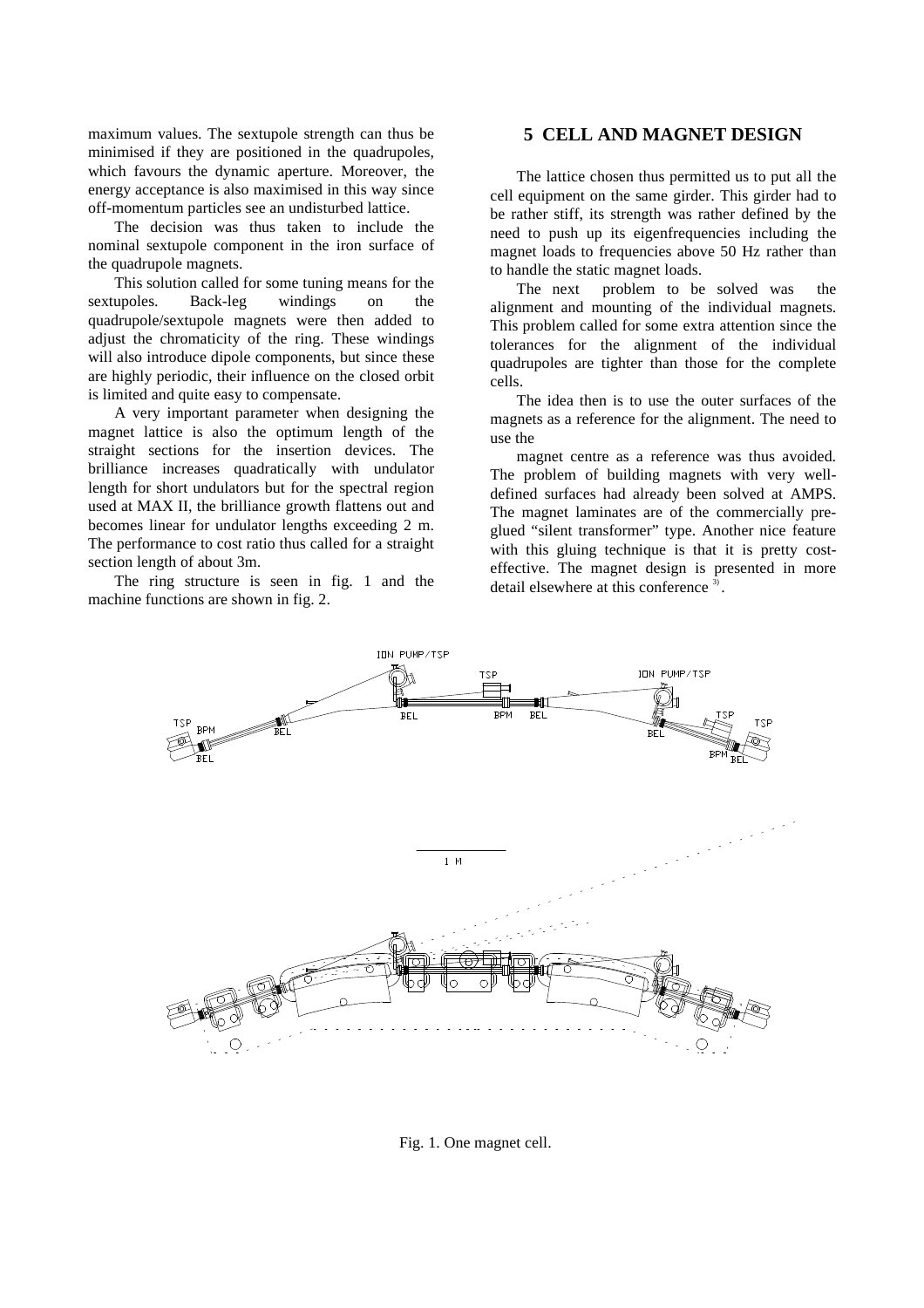

Fig. 2. MAX II machine functions.

On top of this girder, small stainless steel disks, three for each magnet, were welded to the girder as indicated in fig. 1. Some additional disks for alignment purposes and for mounting of the BPMs were added as well. The girder was then put in a big numeric machine and the upper surfaces of the disks where machined to a well-defined level. Only small areas were thus machined. Reference holes were also drilled in the disks to define the position of the magnets and BPMs with the same numerical machine. Steel pins could then define the position of the magnets, the steel pins fitting into stamped grooves in the magnet laminates. The RMS positional deviation for the magnets and BPM's were then specified to 30 µm relative the girder.

This alignment solution offered a simple solution to the vacuum system baking problem. According to our experience, baking of the vacuum system is necessary, especially before commissioning, but is then a rather rare event.

In-situ baking equipment tend to increase the magnet aperture and increases the operational cost since the magnet power consumption increases strongly with aperture. Moreover, for a given saturation level in the magnet iron, the field gradient decreases with increasing aperture with a less dense lattice as a consequence. Of these reasons, the in-situ baking equipment was omitted. When baking the MAX II vacuum system, the magnets are simply removed from the girder and we get free access to the naked vacuum system, which is seen on the upper half of fig. 1. Since no additional aligning is needed when putting the magnets back, the process of moving the magnets will just marginally increase the total baking time.

All the light beam ports are equipped with one radiation absorber and a valve to avoid venting the system at beam-line connections.

### **6 VACUUM SYSTEM**

Stainless steel is used throughout the system. The vacuum system is only fixed to the girders via the BPMs, which are heavily bolted to the girders to keep them in fixed positions. The remaining part of the vacuum system is floating in that sense that it is suspended flexibly to the girders and some mm clearance is left to the quadrupoles. The bellows are arranged in such a way that no forces are transmitted to the fixed BPMs at movements of the vacuum chamber.

The heat absorbers consist of water-cooled copper pins mounted perpendicularly to the beam direction. We have tried to put these absorbers in the magnet leak fields to restrict the range of the photoelectrons responsible for the gas desorbtion. The idea was then to minimise the area exposed to these photoelectrons which are responsible for the beam-induced desorbtion.

### **7 INJECTION**

As an injector, the 500 MeV MAX I ring is used. This ring is injected from a 100 MeV race-track microtron. Some 200 mA are ramped in the MAX I ring, the ramped beam is kicked out from the MAX I ring and brought to MAX II  $4,5$ ). Due to the differences in circumference between the two rings, three shots should in principle be needed to fill MAX II to 200 mA. The cycling period for the MAX I ring is 1 minute.

### **8 BPM SYSTEM**

The BPMs are calibrated in situ by using the quadrupole shunt technique <sup>6)</sup>. All quadrupole magnets are equipped with a remote controlled calibrated shunt which enables us to measure the betatron functions and the beam position around the ring. The BPM system and beam position measurements are presented elsewhere at this conference  $\sqrt[7]{}$ .

#### **9 COMMISSIONING**

During the commissioning done so far, we have been able to test most of the design ideas.

Generally speaking, mounting and aligning of the cells have gone as planned. One exception though, we had to strip the magnets from the cells more often than planned to bake the system prior commissioning.

Alignment, on the other hand, was a very positive experience. All the ring cells can be re-aligned in a day or two using a central pillar as a reference.

At injection, some 15 mA/shot is typically trapped in MAX II. This means that the injection efficiency just is some 25% and we are now trying to increase the trapping efficiency. However, only some 15 shots are needed to fill MAX II to 200 mA. The injection time